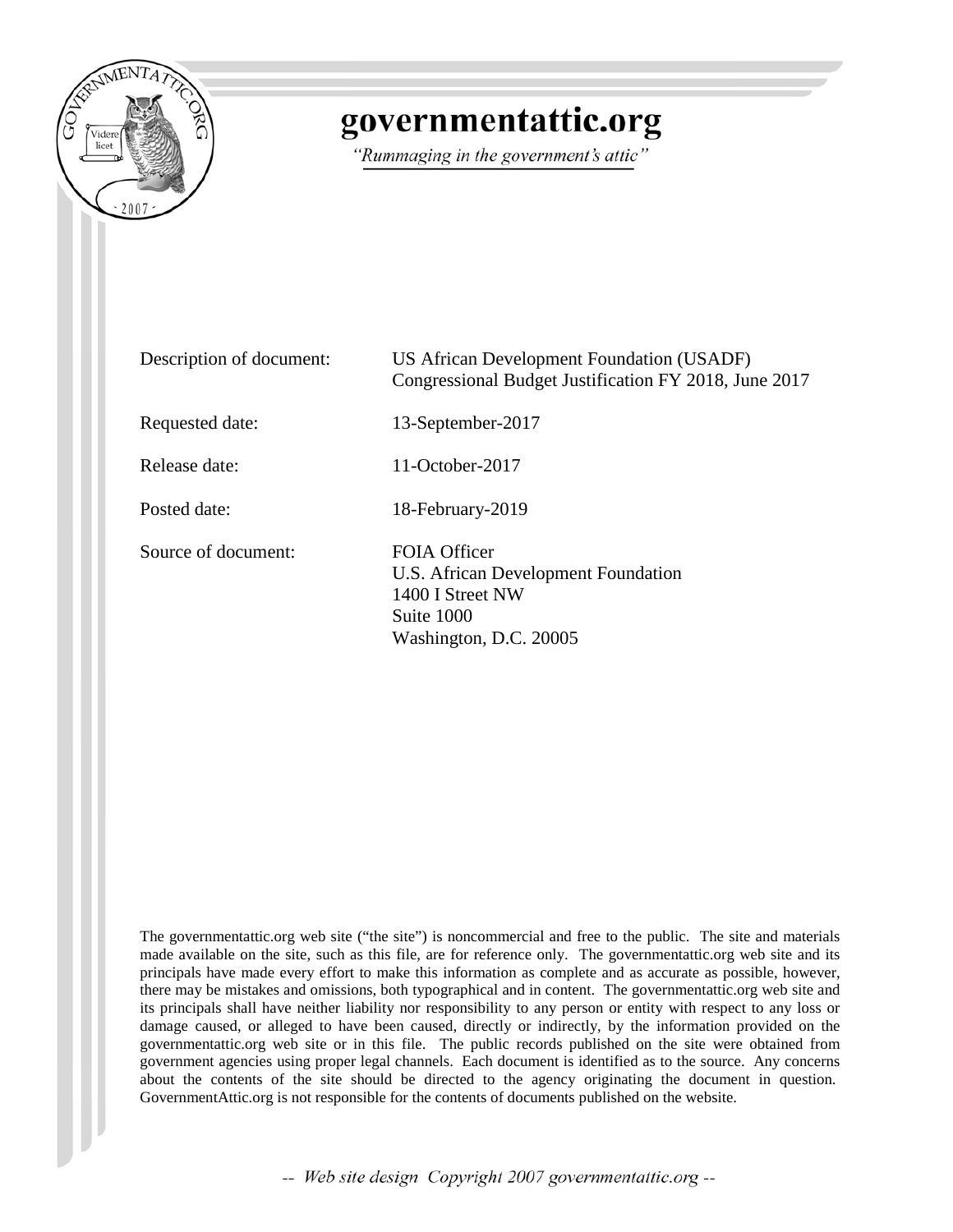From: June Brown <jbrown@usadf.gov> Sent: Wed, Oct 11, 2017 4:19 pm Subject: USADF FOIA-17-13 Via Email

October 11, 2017

This is in response to your request under the Freedom of Information Act (FOIA), 5 USC § 552, dated September 13, 2017, which was received on September 13, 2017, by the FOIA Office of the United States African Development Foundation (USADF). You requested a copy of the 2018 Congressional Budget Justification. A copy of the USADF record responsive to your request is attached.

Pursuant to 22 C.F.R. § 1502.7, there is no charge for USADF's services in responding to this request.

I trust that this information fully satisfies your request. If you need any further assistance or would like to discuss any aspect of your request please do not hesitate to contact me or USADF's FOIA Public Liaison, Nina-Belle Mbayu, at 202-233-8808, email: nbmbayu@usadf.gov.

Yours truly,

June B. Brown General Counsel/Chief FOIA Officer U.S. African Development Foundation 1400 I Street NW Washington, D.C. 20005 Tel.: 202-233-8882 Email: jbrown@usadf.gov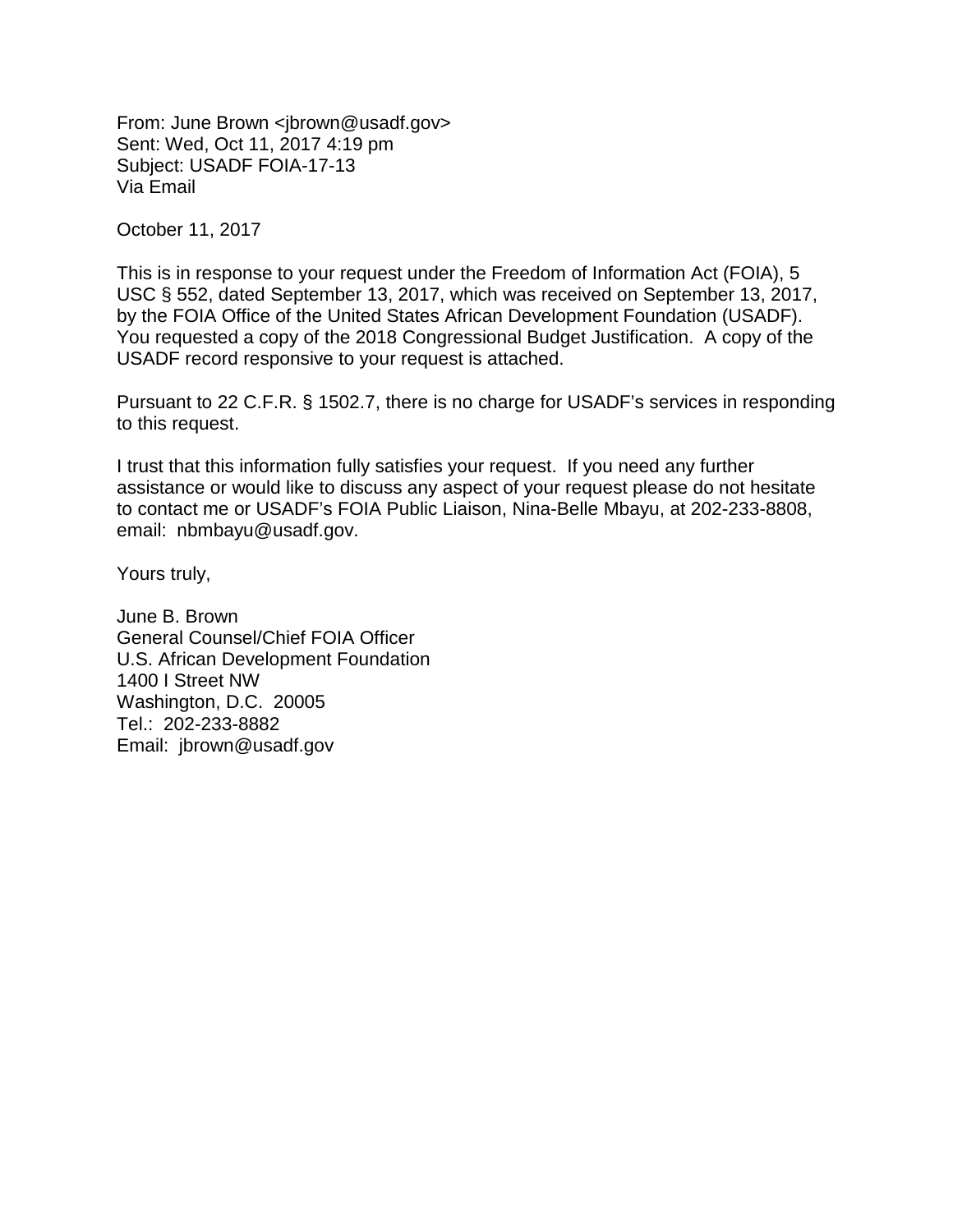

# U.S. AFRICAN DEVELOPMENT FOUNDATION

*"Creating Pathways to Prosperity for Underserved Communities"*

# CONGRESSIONAL BUDGET JUSTIFICATION

# **Fiscal Year 2018**

The U.S. African Development Foundation (USADF) is an independent U.S. Government agency established by Congress to support and invest in African owned and led enterprises which improve lives and livelihoods in poor and vulnerable communities in Africa.

USADF is a model for doing development differently. USADF foreign assistance provides rural communities across Africa a voice and a choice in their economic development priorities. USADF utilizes 100% African in-country management and implementation partners, to invest directly in early stage grassroots enterprises and African entrepreneurs, providing seed capital and local technical assistance to underserved communities with a focus on ventures by farmers, women, and youth in conflict and post-conflict countries.

The USADF development model is effective, efficient and delivers a return on investment to the U.S. taxpayer contributing to peace, security and poverty reduction through local enterprise development. USADF grants cultivate sustainable business solutions to address food insecurity, unemployment, and poverty throughout Africa. African host governments co-fund USADF programs to lift their underserved communities out of poverty and on to a pathway to prosperity.

USADF ensures that U.S. development initiatives, such as the Global Food Security Act, Electrify Africa Act, and the African Growth and Opportunities Act extend past urban areas to rural populations living beyond Africa's growth frontier.

USADF grants of up to \$250,000 serve as a catalyst for self-sufficiency and entrepreneurship amongst poor and vulnerable populations. These grants help grassroots enterprises achieve sustainable increases in revenues and production capabilities that in turn improve incomes for thousands of underserved communities in Africa.

# **USADF's Grant Financing Produces Results:**

- Over half of the USADF grants result in doubling of enterprise sales revenues.
- Nearly half of the USADF grants generate \$3 for every \$1 invested.
- A third of the enterprises access follow-on financing to sustain growth after USADF exit.

**June 27, 2017 Washington, D.C.**



**www.USADF.gov**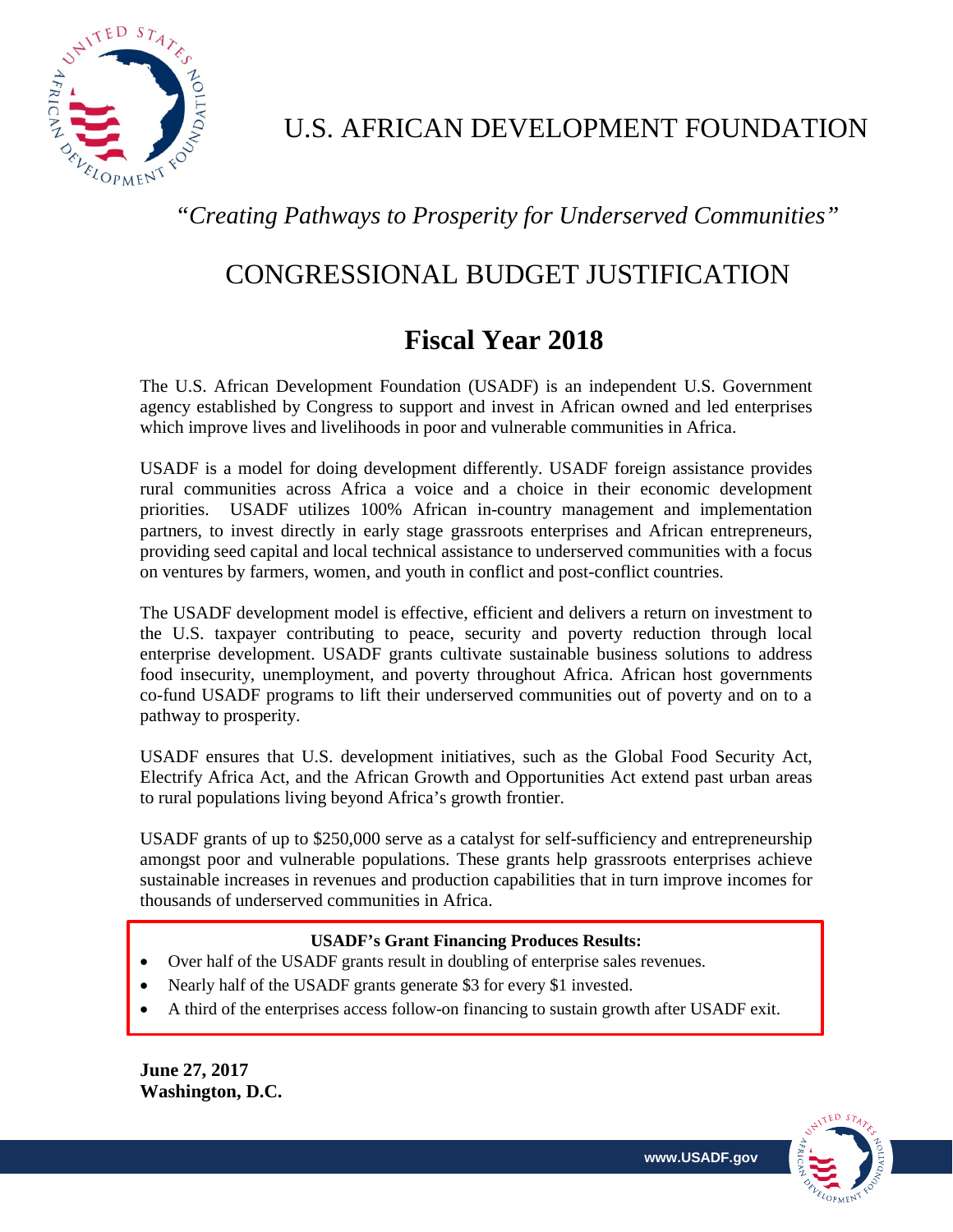*(This page was intentionally left blank)*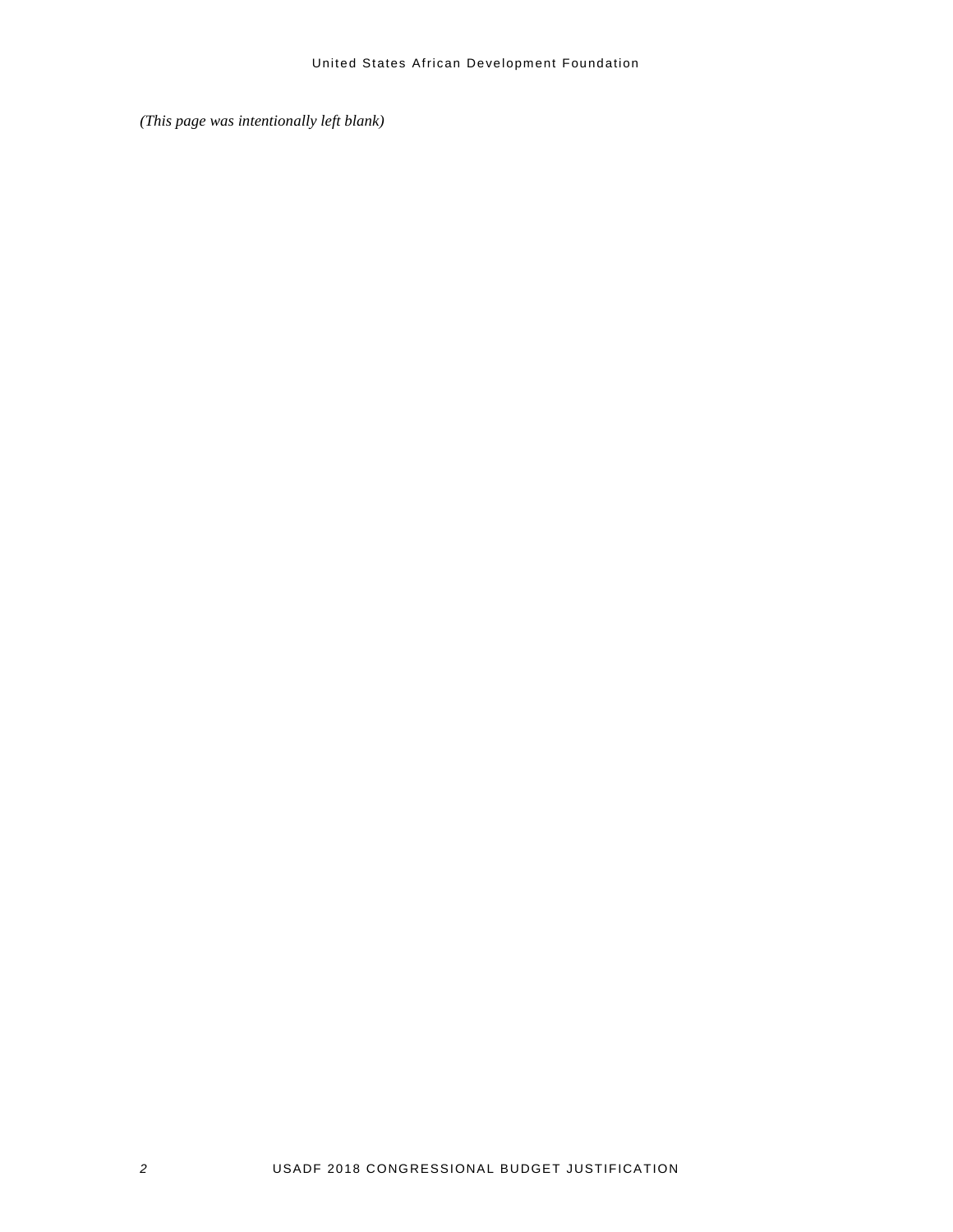#### THE BOARD OF DIRECTORS AND THE PRESIDENT OF THE UNITED STATES AFRICAN DEVELOPMENT FOUNDATION WASHINGTON, DC

The Administration's FY 2018 Budget proposes the elimination of the United States African Development Foundation (USADF). The FY 2018 request of \$8.3 million will provide resources for the orderly closeout of the agency in fiscal year 2018, which includes sufficient funding for severance payments, lease termination fees, and technical organization costs for current commitments throughout Africa.

The Board of Directors and Management appreciate the \$30 million appropriation from Congress in FY 2016 and FY 2017. Using appropriations and donated and transferred funds, the close out of USADF grant activities in FY 2018 include: Closing 20 country Programs with African Implementing Partners; Completing disbursement actions for \$53 million in Grant Obligations representing, 500 Enterprises, 250, 000 livelihoods and Jobs, 1.5 million People Impacted, and \$100 million in New Local Economic Impact.

Activities include the management and close out of the existing portfolio of USADF grants that were obligated in FY 2017 and earlier years.

During FY 2018, no new enterprise grant commitments will be made.

USADF was established by Congress in the 1980 to encourage self-sufficiency and entrepreneurship amongst poor and vulnerable populations, USADF provides direct economic development assistance to African-owned and led enterprises through its small grants program.

USADF's enduring relationship with communities in Africa provides a unique model for Africa's development. USADF's mission is to provide Africa's underserved, and disadvantaged communities with the opportunity to engage in and benefit from the new era of accelerated economic growth in Africa. USADF's small grant financing model serves as a local economic development catalyst enabling the poor to participate and own their development, to enhance opportunities for themselves and to create pathways to selfsufficiency and prosperity via enterprise creation. In the execution of our mission we help to transform the quality of life for millions of people in thousands of communities across Africa and strengthen America's role in Africa and the world.

Sincerely,

 $\begin{picture}(120,10) \put(0,0){\line(1,0){10}} \put(15,0){\line(1,0){10}} \put(15,0){\line(1,0){10}} \put(15,0){\line(1,0){10}} \put(15,0){\line(1,0){10}} \put(15,0){\line(1,0){10}} \put(15,0){\line(1,0){10}} \put(15,0){\line(1,0){10}} \put(15,0){\line(1,0){10}} \put(15,0){\line(1,0){10}} \put(15,0){\line(1,0){10}} \put(15,0){\line($ 

John W. Leslie, Jr., Dr. John O. Agwunobi, C.D. Glin Chairman Vice Chairman President and CEO Board of Directors Board of Directors USADF

 $C. D. 74$ 

*(This page was intentionally left blank)*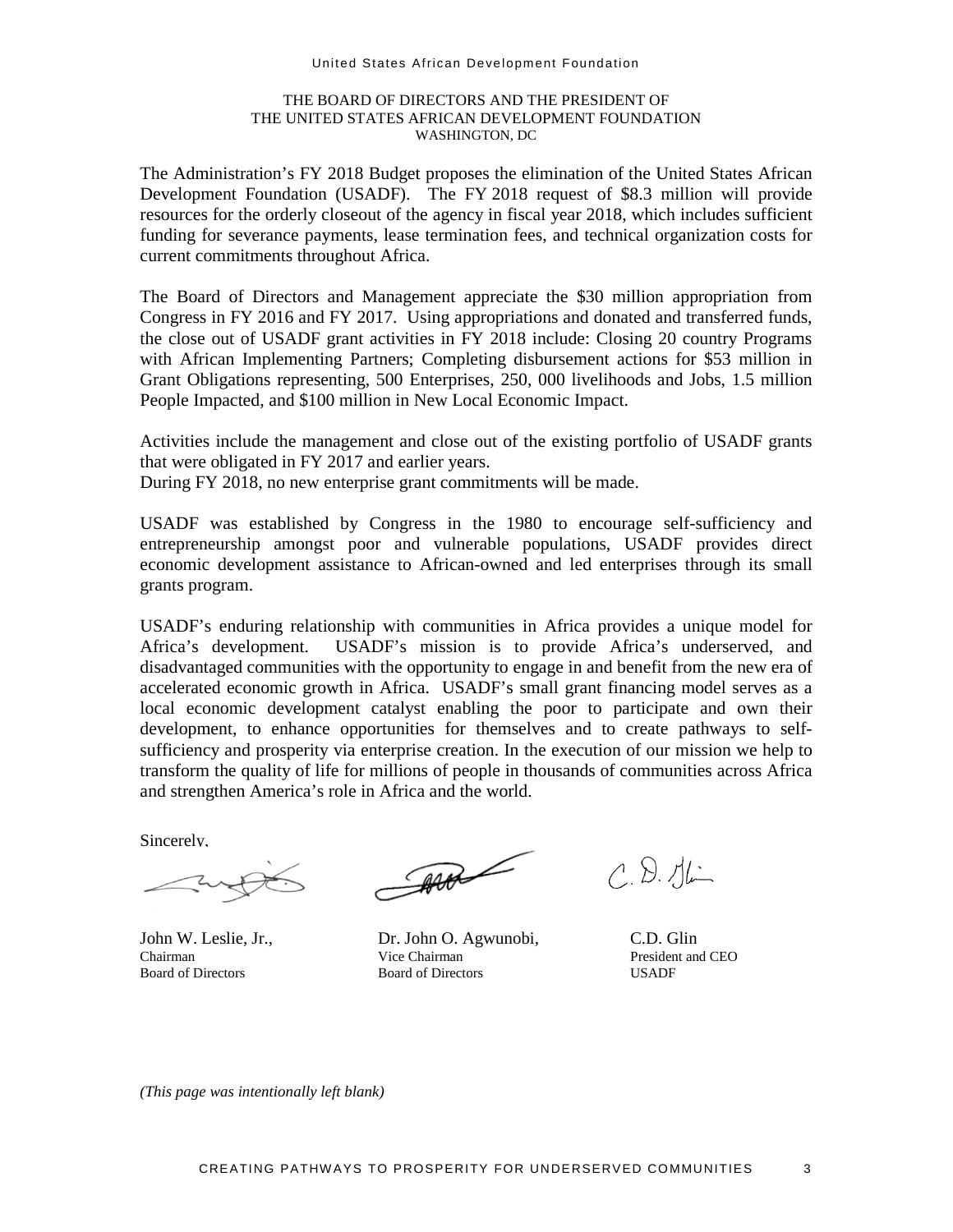# **Table of Contents**: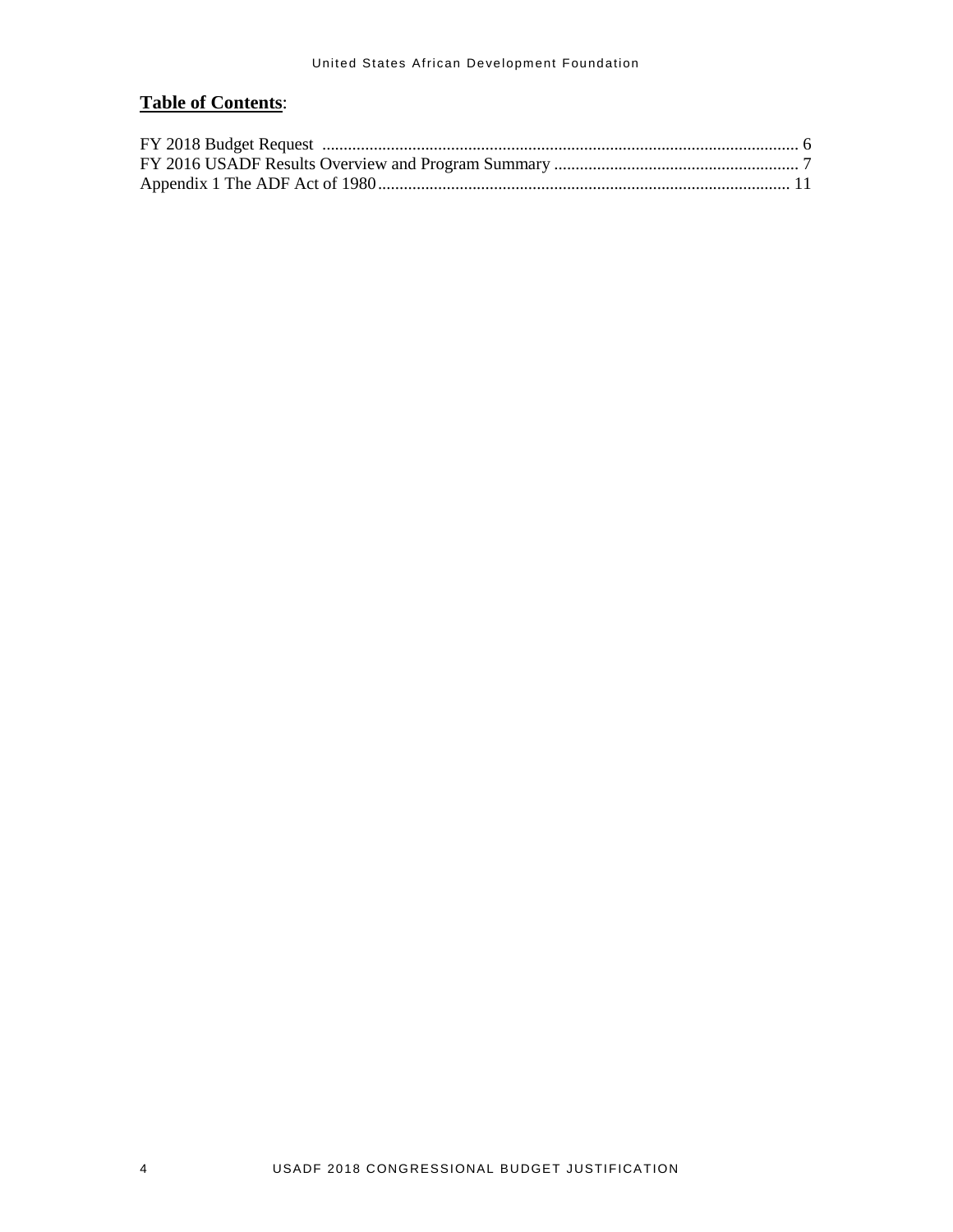*(This page was intentionally left blank)*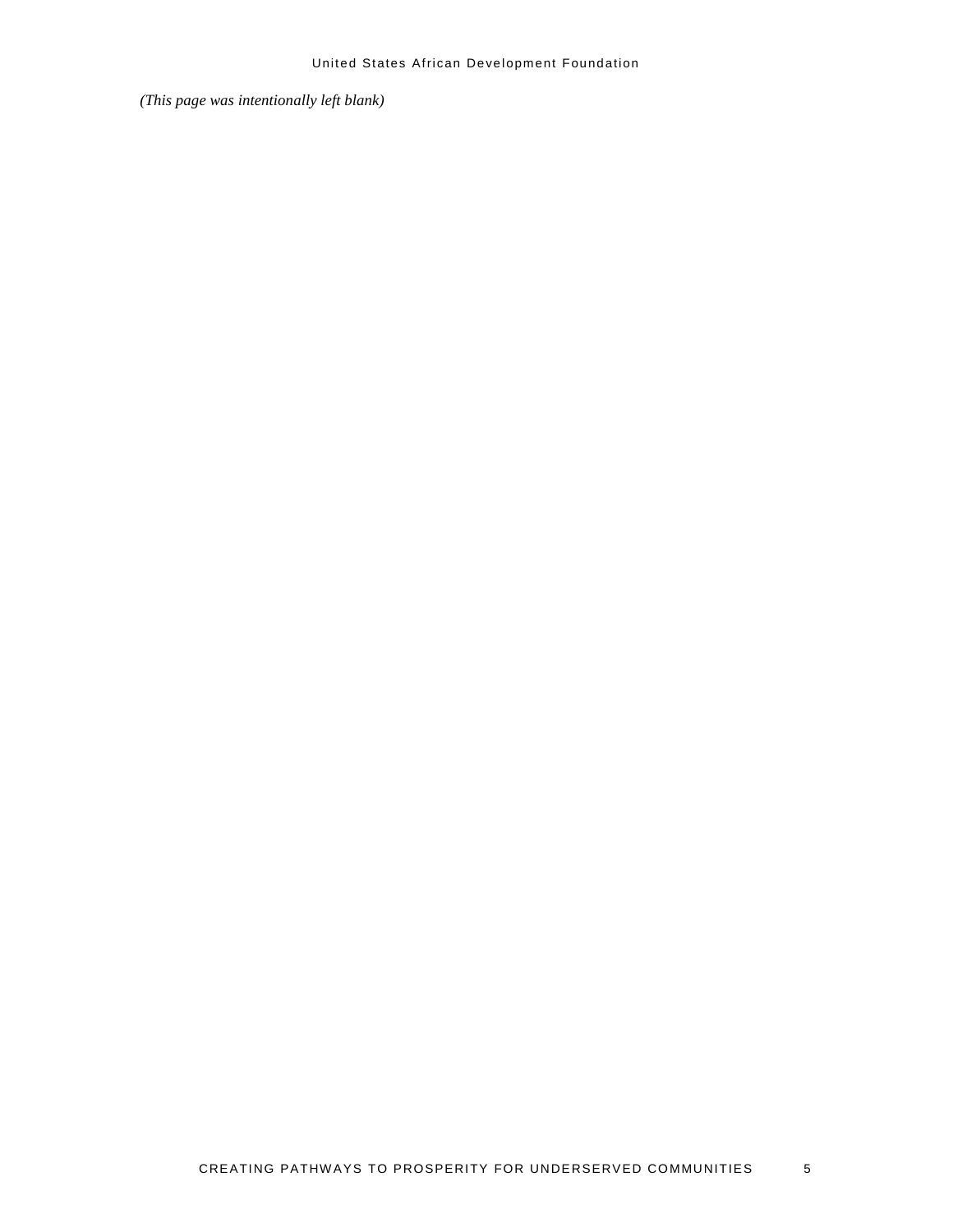#### CONGRESSIONAL BUDGET JUSTIFICATION FISCAL YEAR 2018

# <span id="page-7-0"></span>**FY 2018 Budget Request**

### **Agency Elimination**

The FY 2018 President's Budget proposes to eliminate funding for several independent agencies, including the U.S. African Development Foundation, as part of the Administration's plans to move the Nation towards fiscal responsibility, to redefine the proper role of the Federal Government, and to prioritize rebuilding the military and making critical investments in the Nation's security. The Budget requests \$8.3 million to conduct an orderly closeout of the agency in fiscal year 2018, which includes sufficient funding for severance payments, lease termination fees, and technical organization costs for current commitments throughout Africa..

The request provides for operating funds to phase out operations in a manner consistent with the commitments and obligations of the U.S. Government to producer groups and local enterprises in fragile states, and reporting out the impact and effectiveness of USADF programs in Africa.

## **Agency Overview**

USADF is an independent U.S. Government agency established by Congress (The African Development  $Act - 1980<sup>1</sup>$  $Act - 1980<sup>1</sup>$  $Act - 1980<sup>1</sup>$ ) to support and invest in African-owned and led enterprises which improve lives and livelihoods in poor and vulnerable communities in Africa. The program has been maintained on a "no growth" annual budget of \$30M per year for the past eight years.

In 1980, Congress determined a need to invest in development differently and USADF has been answering that call for the past 35 years. Our foreign assistance in Africa is an investment in local economic development through enterprise creation for peace and security.

USADF invests directly in early stage African enterprises, providing seed capital and local technical assistance for underserved communities. USADF has established an effective model for successful development. USADF grants, representing approximately \$53 million in total, are currently active in 500 producer groups across 20 countries in Africa. Using USADF support, these community enterprises are projected to generate over \$100 million of economic impact in their communities benefiting more than 1.5 million people.

<span id="page-7-1"></span> $1$  See Appendix 1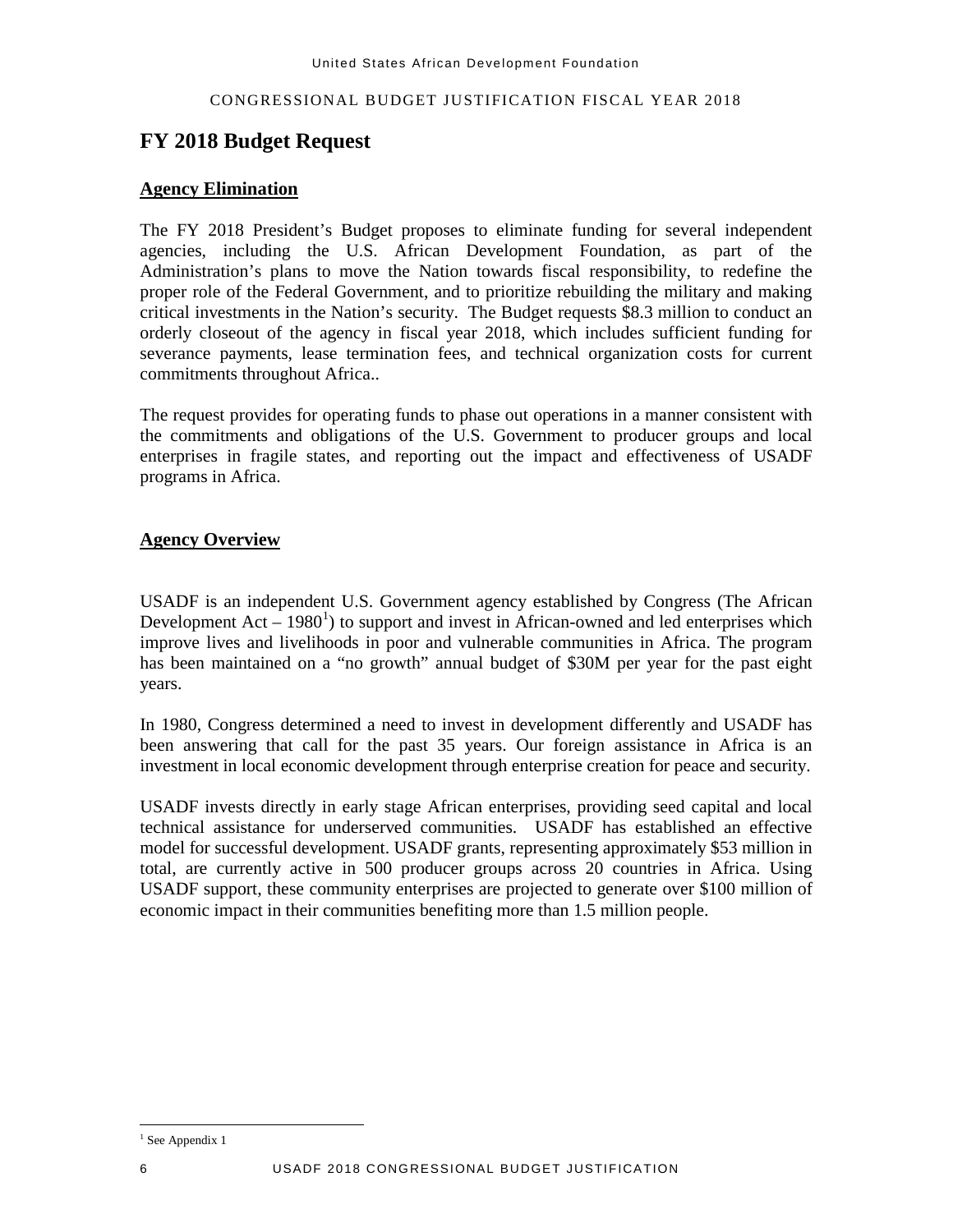# <span id="page-8-0"></span>**FY 2016 USADF Results Overview and Program Summary**

# **FY 2016 Budget Performance**

In FY 2016, USADF effectively programmed an additional 12% of federal appropriations to carry out its mission in Africa. Unlike many other foreign assistance organizations USADF program expenditures are placed directly into local economies in Africa. With the FY 2016 Budget USADF awarded over 270 high impact grants in Africa focusing on food security, higher household incomes, access to off grid energy solutions, youth entrepreneurship, and youth job placement.

In addition to awarding new grants in FY 2016, USADF used local Technical Partner grants and local country program office staff to support over 500 active project grants across 20 countries valued at \$53 million. All combined, these grant activities are delivering \$100 million of new economic activity and opportunity to over 1.5 million people in small rural communities in Africa.

In FY 2016, USADF attracted nearly \$6 million in matching funds from several public – private cofunding arrangements. Host country governments, corporations, and another U.S. foreign assistance providers see value in USADF's unique development model and have high levels of confidence in USADF's monitoring and accountability systems.

|               |                                                               |        | FY 2015 FY 2016 | FY 2017            |
|---------------|---------------------------------------------------------------|--------|-----------------|--------------------|
|               | <b>Description</b>                                            | Actual | \$30M           | \$30M              |
| FEDERAL FUNDS | <b>Operating Expenses</b>                                     |        |                 |                    |
|               | <b>Field Offices</b>                                          | 86     |                 |                    |
|               | ADF/W                                                         | 7,821  | 8,880           | 9,031              |
|               | Expense Subtotal:                                             | 7,907  | 8,880           | $\overline{9,}031$ |
|               |                                                               |        |                 |                    |
|               | <b>Program Expenses</b>                                       |        |                 |                    |
|               | Project Grants                                                | 14,222 | 16,855          | 13,425             |
|               | FC Adjustments                                                |        |                 |                    |
|               | Project Amendments                                            | 0      |                 | 0                  |
|               | Partners Grants                                               | 5,650  | 6,125           | 5,216              |
|               | <b>HQ Program Support</b>                                     | 1,355  | 1,027           | 1,218              |
|               | Field Offices - Program                                       | 191    | 1,402           | 1,914              |
|               | Field Office Program Supports                                 | 1,452  | 247             | 537                |
|               | Evaluation                                                    |        |                 | 180                |
|               | Program Subtotal:                                             | 22,870 | 25,656          | 22,490             |
|               |                                                               |        |                 |                    |
|               | <b>Total Operating &amp; Program</b>                          | 30,777 | 34,536          | 31,521             |
|               | <b>Federal Funds</b>                                          |        |                 |                    |
|               | <b>Current FY Appropriations</b>                              | 30,000 | 30,000          | 30,000             |
|               | Non Expenditure Transfers                                     | 400    | 4,000           |                    |
|               | Recoveries & No Year                                          | 113    | 445             | 955                |
|               | Funds Carried Forward                                         | 1,480  | 1,158           | 622                |
|               | <b>Total Federal Funds</b>                                    | 31,993 | 35,603          | 31,577             |
|               | OE as a % of All Federal                                      |        |                 |                    |
|               |                                                               | 25%    | 25%             | 29%                |
|               | Funds<br>Grant Outlays as % of All                            |        |                 |                    |
|               | Federal Funds                                                 | 67%    | 69%             | 66%                |
|               |                                                               |        |                 |                    |
|               | <b>Donated Fund Planned Budget</b>                            |        |                 |                    |
|               | Grants                                                        | 1,270  | 1,502           | 2,000              |
|               | Partners (Coop Agreements)                                    | 233    | 225             | 237                |
|               | Subtotal:                                                     | 1,503  | 1,727           | 2,237              |
| <b>FUNDS</b>  | OE as % of Federal & Donated                                  |        |                 |                    |
|               | Funds                                                         | 24%    | 24%             | 27%                |
|               | <b>Donated Funds Revenues</b>                                 |        |                 |                    |
| EXTERNAL      | <b>Annual Collection - SPF</b>                                |        |                 |                    |
|               |                                                               | 1,887  | 1,141           | 791                |
|               | Annual Collection - Private<br>Funds carried forward          |        |                 | 200                |
|               |                                                               | 769    | 1,495           | 1,338              |
|               | <b>Funds</b>                                                  | 2,656  | 2,636           | 2,329              |
|               | <b>Total Available Federal and</b><br><b>Nonfederal Funds</b> | 34,649 | 38,239          | 33,906             |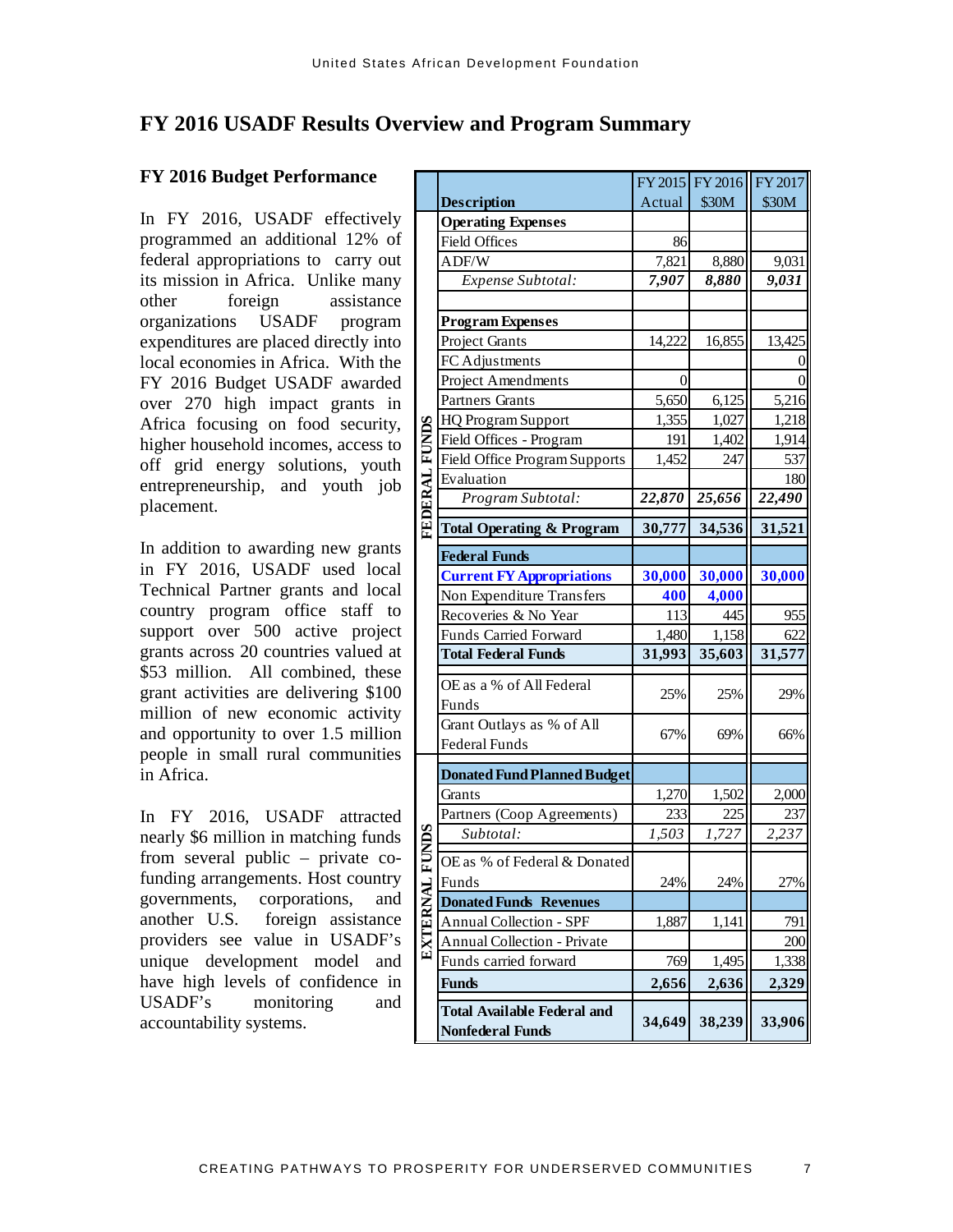# **USADF 2016 Profile**

- \$30M Annual Budget from Congress
- \$6M Leveraged Funds
- 20 Country Programs with African Implementing Partners
- \$53M Invested in
	- 500 Enterprises
	- 250,000 Livelihoods and Jobs
	- 1.5M People Impacted
	- \$100M in New Local Economic Impact



## **USADF 2016 Active Grant Portfolio**

**Agriculture -** Smallholder farmers are nearly 70% of Africa's labor force and the backbone of its economies. USADF grants assist hundreds of agricultural cooperatives develop better enterprise management skills, improve production and distribution capabilities and access larger markets. Women make over 50% of the membership of these organizations.

**Youth -** Youth unemployment is a challenge throughout Africa, as it is the world's youngest continent with over 200 million young people from ages 15 to 24. USADF grants help youth in Somalia get jobs and support hundreds of the best and brightest young entrepreneurs with a seed investments that creates jobs and provides needed services.

**Off Grid Energy -** Without access to affordable, reliable power solutions smallholder farmers and rural communities are limited in achieving economic and productivity growth potential. USADF grants support creative business solutions that focus are bringing Off-Grid energy solutions to rural communities.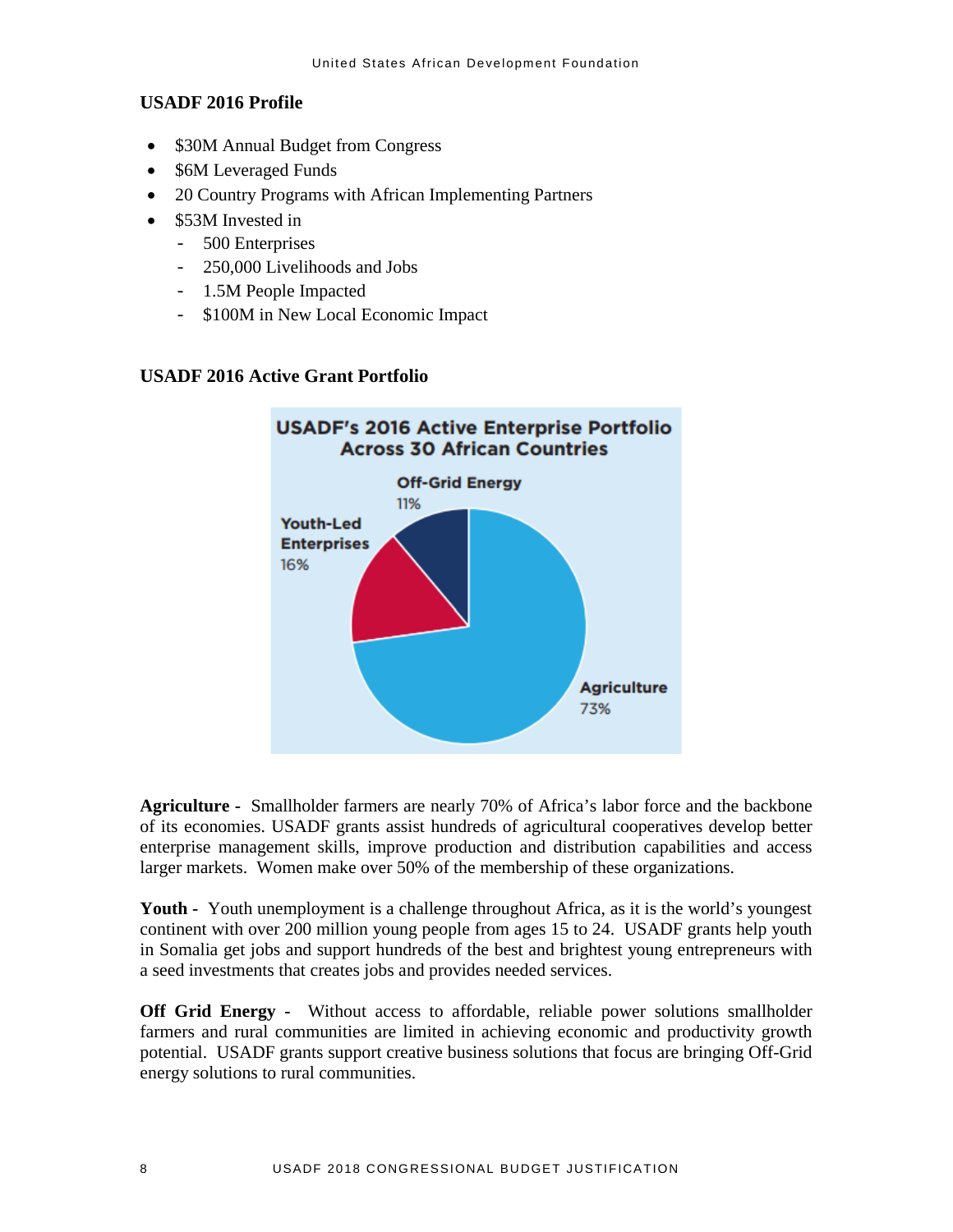# **USADF Successful Grant Examples**



### **Off-Grid Energy LIBERIA: LIBERIAN ENERGY NETWORK**

**Solution: Solar LED Lights** 

**Grant Size: \$150,000** 

People Impacted: 10,000

Area of Impact: Health, Education, Environment



# **Youth-Led Enterprises** NIGERIA: ADEPEJU JAIYEOBA

**Solution: Maternal Delivery Kits** Grant Size: \$30,000 People Impacted: 30,000 Women & Children Area of Impact: Maternal and Child Health



# **Agricultural Cooperatives**

#### **UGANDA: MUHORRO AREA COOPERATIVE**

Value Chain: Rice & Maize Sales Grant Size: \$223,000 **Farmers and Families: 8,000** Investment Impact: 5X Multiplier; \$1,000,000

#### **MALI: ZANTIÈBOUGOU CEREAL COOPERATIVE**

Value Chain: Grain Storage & Sales **Grant Size: \$74,000 Farmers and Families: 7,000** 

Investment Impact: 3X Multiplier; \$200,500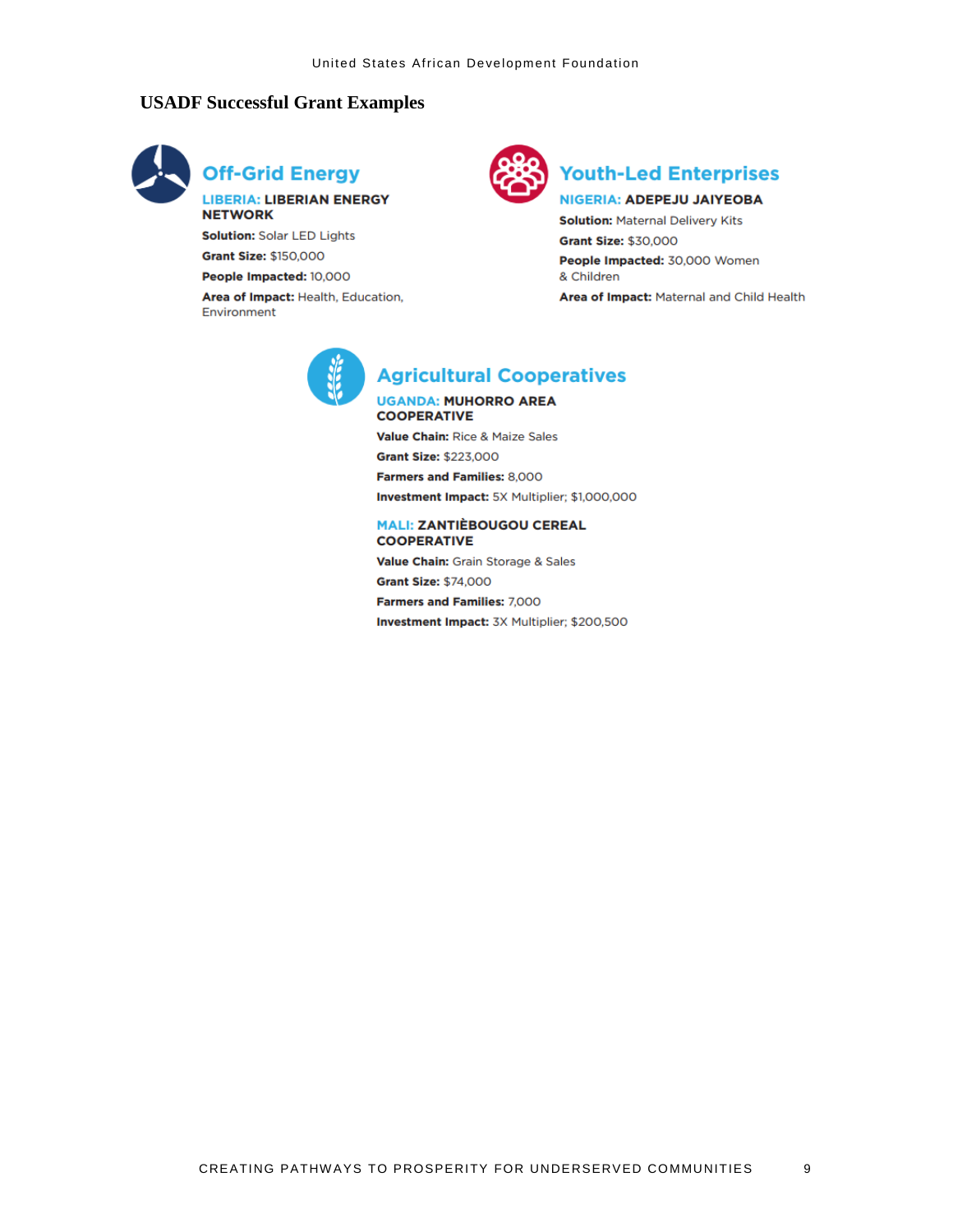# **USADF Reach – Programs across the Continent**

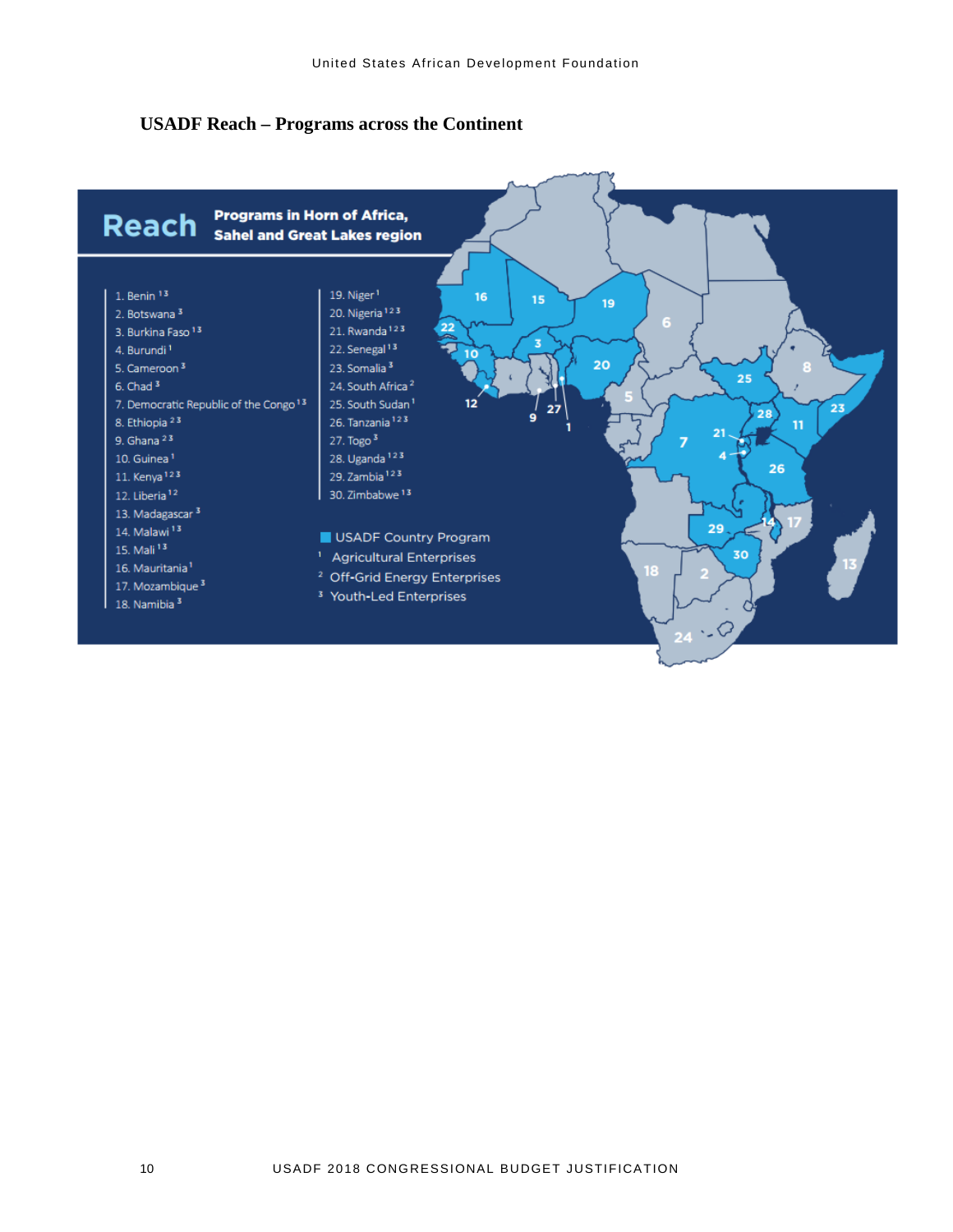# **Appendix 1 The ADF Act of 1980**

# <span id="page-12-0"></span>**THE AFRICAN DEVELOPMENT FOUNDATION ACT US Code Title 22, Chapter 7, Section 290h**

## **Section 290h. - Congressional findings**

The Congress finds that -

(1) social and economic development ultimately depends on the active participation of individuals within a society and on the enhancement of opportunities for those individuals; (2) the development of individuals and institutions in African countries can benefit by the provision of support for community-based self-help activities;

(3) by enacting title IX of chapter 2 of part I of the Foreign Assistance Act of 1961 (22 U.S.C. 2218), and recent amendments to that Act, the Congress has sought to enable the poor to participate in the process of development;

(4) the Inter-American Foundation, established by Congress in the Foreign Assistance Act of 1969 (22 U.S.C. 290f), to support the efforts of the people of Latin America and the Caribbean to solve their development problems, has demonstrated a successful approach to development; and,

(5) an African Development Foundation similar in structure to the Inter-American Foundation, but adapted to the specific needs of Africa, can complement current United States development programs in Africa.

#### **Section 290h-1. - African Development Foundation**

(a) Establishment of Foundation

There is established a body corporate to be known as the ''African Development Foundation'' (hereafter in this subchapter referred to as the ''Foundation'')

(b) Principal and branch offices

The Foundation shall establish a principal office in the United States and may establish such branch offices in Africa as may be necessary to carry out its functions.

#### **Section 290h-2 - Congressional declaration of purposes**

(a) Purposes of Foundation

In order to enable the people of African countries to develop their potential, fulfill their aspirations, and enjoy better, more productive lives, the purposes of the Foundation shall be - (1) to strengthen the bonds of friendship and understanding between the people of Africa and the United States;

(2) to support self-help activities at the local level designed to enlarge opportunities for community development;

(3) to stimulate and assist effective and expanding participation of Africans in their development process; and

(4) to encourage the establishment and growth of development institutions which are indigenous to particular countries in Africa and which can respond to the requirements of the poor in those countries.

(b) Implementation

The Foundation shall carry out the purposes specified in subsection (a) of this section in cooperation with, and in response to, organizations indigenous to Africa which are representative of the needs and aspirations of the poor in Africa and, in carrying out such purposes, the Foundation shall, to the extent possible, coordinate its development assistance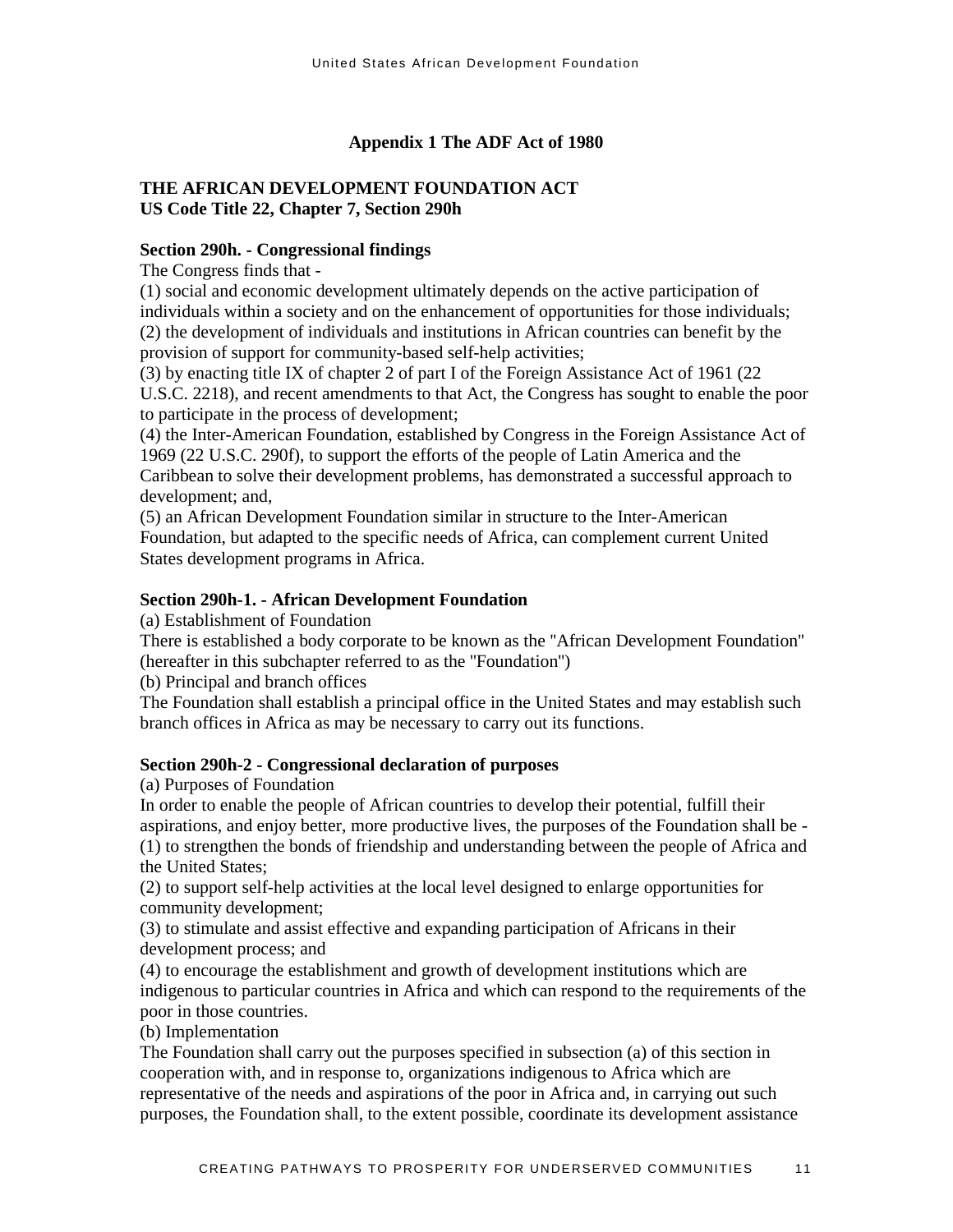activities with the activities of the United States Government and private, regional, and international organizations.

## **Sec. 290h-3 - Functions of Foundation**

(a) Types of programs; project limitations; dissemination of project insights

(1) In order to carry out the purposes set forth in section 290h-2 of this title, the Foundation may make grants, loans, and loan guarantees to any African private or public group (including public international organizations), association, or other entity engaged in peaceful activities for -

(A) the fostering of local development institutions and the support of development efforts initiated by communities themselves;

(B) the development of self-evaluation techniques by participants in projects supported under this section, for the purpose of transferring experience gained in such projects to similar development activities;

(C) development research by Africans and the transfer of development resources, expertise, and knowledge within Africa;

(D) the procurement of such technical or other assistance as is deemed appropriate by the recipient of such grant, loan, or guarantee, to carry out the purposes of this subchapter; and (E) other projects that would carry out the purposes set forth in section 290h-2 of this title. (2) The total amount of grants, loans, and loan guarantees that may be made under this

section for a project may not exceed \$250,000.

(3) The Foundation may disseminate to the American public and to United States and multilateral development institutions insights gained from African development projects assisted under this subchapter.

(b) Community project priorities; disbursement of funds by recipients to other African entities

In making grants, loans, and loan guarantees under subsection (a) of this section, the Foundation shall give priority to projects which community groups undertake to foster their own development and in the initiation, design, implementation, and evaluation of which there is the maximum feasible participation of the poor. Where appropriate and in keeping with the purposes of this subchapter, the Foundation may make such grants, loans, and loan guarantees to African entities which are representative and knowledgeable of, and sensitive to, the needs and aspirations of the poor and which would disburse funds acquired under such grants, loans, and loan guarantees to other African entities to carry out the purposes of this subchapter.

# **Section 290h-4 - Powers of Foundation**

(a) General provisions

The Foundation, as a corporation -

(1) shall have perpetual succession unless dissolved by an Act of Congress;

(2) may sue and be sued, complain, and defend, in its corporate name in any court of competent jurisdiction;

(3) may adopt, alter, and use a seal, which shall be judicially noticed;

(4) may prescribe, amend, and repeal such rules and regulations as may be necessary for carrying out the functions of the Foundation;

(5) may make and perform such contracts and other agreements with any individual, corporation, or other private or public entity however designated and wherever situated, as may be necessary for carrying out the functions of the Foundation;

(6) may determine and prescribe the manner in which its obligations shall be incurred and its expenses allowed and paid, including expenses for representation not exceeding \$10,000 in any fiscal year;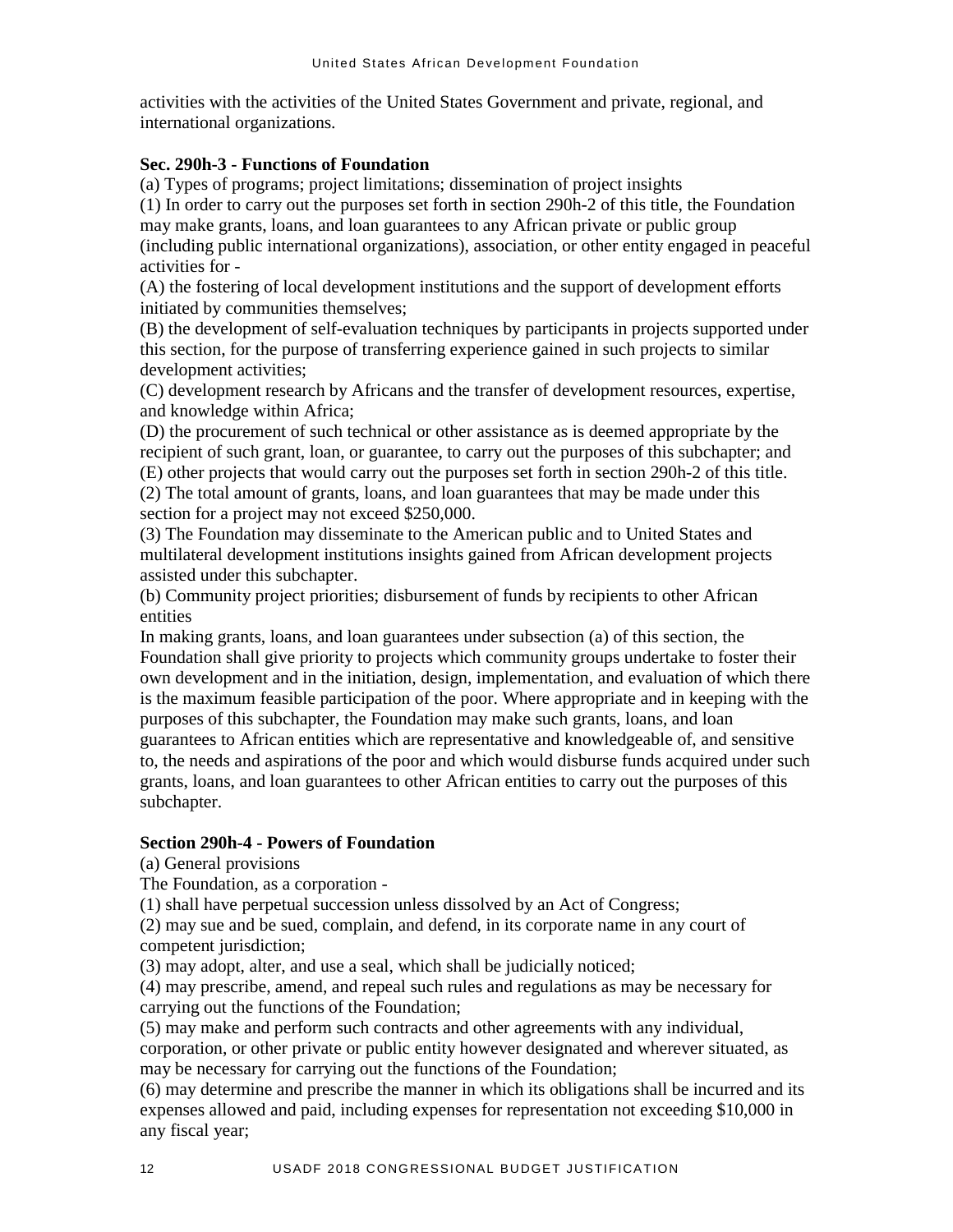(7) may, as necessary for carrying out the functions of the Foundation, employ and fix the compensation of not to exceed the following number of persons at any one time: 25 during the fiscal year 1981, 50 during the fiscal year 1982, and 75 thereafter;

(8) may lease, purchase, or otherwise acquire, own, hold, improve, use, or otherwise deal in and with such property (real, personal, or mixed) or any interest therein, wherever situated, as may be necessary for carrying out the functions of the Foundation;

(9) may accept gifts or donations of services or of property (real, personal, or mixed), tangible or intangible, in furtherance of the purposes of this subchapter;

(10) may use the United States mails in the same manner and on the same conditions as the executive departments of the Government;

(11) may, with the consent of any agency of the United States, use the information, services, facilities, and personnel of that agency in carrying out the purposes of this subchapter; and (12) shall have such other powers as may be necessary and incident to carrying out this subchapter.

(b) Nonprofit entity; restriction on use of moneys; conflict of interests

The Foundation shall be a nonprofit corporation and shall have no capital stock. No part of its revenue, earnings, or other income or property shall inure to the benefit of any of its directors, officers, or employees, and such revenue, earnings, or other income or property shall only be used for carrying out the purposes of this subchapter. No director, officer, or employee of the corporation shall in any manner directly or indirectly participate in the deliberation upon or the determination of any question affecting his or her personal interests or the interests of any corporation, partnership, or organization in which he or she is directly or indirectly interested.

(c) Tax exemption

The Foundation, including its franchise and income, shall be exempt from taxation now or hereafter imposed by the United States, by any territory or possession of the United States, or by any State, county, municipality, or local taxing authority.

(d) Termination of Foundation and liquidation of assets

Upon termination of the corporate life of the Foundation its assets shall be liquidated and, unless otherwise provided by Congress, shall be transferred to the United States Treasury as the property of the United States .

# **Section 290h-5 - Management of Foundation**

a) Board of directors; membership; designation of Chairperson and Vice Chairperson; appointment considerations; term; vacancies

(1) The management of the Foundation shall be vested in a board of directors (hereafter in this subchapter referred to as the ''Board'') composed of seven members appointed by the President, by and with the advice and consent of the Senate. The President shall designate one member of the Board to serve as Chairperson of the Board and one member to serve as Vice Chairperson of the Board. Five members of the Board shall be appointed from private life. Two members of the Board shall be appointed from among officers and employees of agencies of the United States concerned with African affairs. All members of the Board shall be appointed on the basis of their understanding of and sensitivity to community level development processes. Members of the Board shall be appointed so that no more than four members of the Board are members of any one political party.

(2) Members of the Board shall be appointed for terms of six years, except that of the members first appointed, as designated by the President at the time of their appointment, two shall be appointed for terms of two years and two shall be appointed for terms of four years. A member of the Board appointed to fill a vacancy occurring before the expiration of the term for which that member's predecessor was appointed shall be appointed only for the